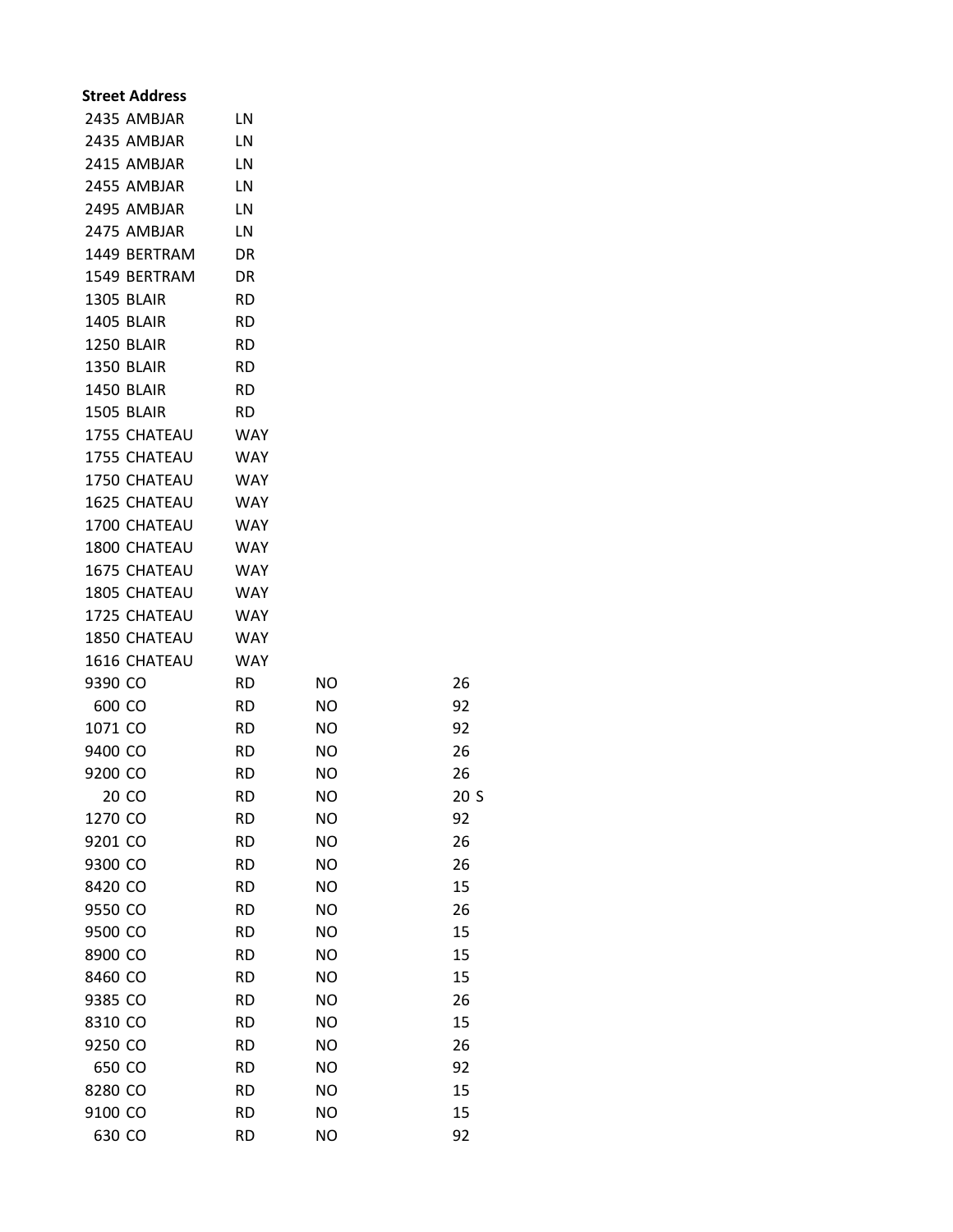| 900 CO  | <b>RD</b> | <b>NO</b> | 92              |
|---------|-----------|-----------|-----------------|
| 525 CO  | <b>RD</b> | <b>NO</b> | 92              |
| 8050 CO | <b>RD</b> | <b>NO</b> | 26              |
| 40 CO   | <b>RD</b> | <b>NO</b> | 20 <sub>S</sub> |
| 1350 CO | <b>RD</b> | <b>NO</b> | 92              |
| 9060 CO | <b>RD</b> | <b>NO</b> | 26              |
| 8075 CO | <b>RD</b> | <b>NO</b> | 26              |
| 700 CO  | <b>RD</b> | <b>NO</b> | 92              |
| 9250 CO | <b>RD</b> | <b>NO</b> | 15              |
| 8201 CO | <b>RD</b> | <b>NO</b> | 26              |
| 8850 CO | <b>RD</b> | <b>NO</b> | 26              |
| 1460 CO | <b>RD</b> | <b>NO</b> | 92              |
| 9455 CO | <b>RD</b> | <b>NO</b> | 26              |
| 500 CO  | <b>RD</b> | <b>NO</b> | 92              |
| 585 CO  | <b>RD</b> | <b>NO</b> | 92              |
| 8900 CO | <b>RD</b> | <b>NO</b> | 26              |
| 9300 CO | <b>RD</b> | <b>NO</b> | 15              |
| 7950 CO | <b>RD</b> | <b>NO</b> | 26              |
| 9190 CO | <b>RD</b> | <b>NO</b> | 15              |
| 1310 CO | <b>RD</b> | <b>NO</b> | 92              |
| 540 CO  | <b>RD</b> | <b>NO</b> | 92              |
| 8150 CO | <b>RD</b> | <b>NO</b> | 15              |
| 8780 CO | <b>RD</b> | <b>NO</b> | 15              |
| 2501 CO | <b>RD</b> | <b>NO</b> | 92              |
| 1750 CO | <b>RD</b> | <b>NO</b> | 92              |
| 8301 CO | <b>RD</b> | <b>NO</b> | 15              |
| 2400 CO | <b>RD</b> | <b>NO</b> | 92              |
| 2755 CO | <b>RD</b> | <b>NO</b> | 92              |
| 8501 CO | <b>RD</b> | <b>NO</b> | 15              |
| 2300 CO | <b>RD</b> | <b>NO</b> | 92              |
| 9455 CO | <b>RD</b> | <b>NO</b> | 15              |
| 8241 CO | <b>RD</b> | <b>NO</b> | 15              |
| 9401 CO | <b>RD</b> | <b>NO</b> | 15              |
| 8101 CO | <b>RD</b> | <b>NO</b> | 15              |
| 2970 CO | <b>RD</b> | <b>NO</b> | 92              |
| 1835 CO | <b>RD</b> | <b>NO</b> | 92              |
| 3305 CO | <b>RD</b> | <b>NO</b> | 92              |
| 2201 CO | <b>RD</b> | <b>NO</b> | 92              |
| 1815 CO | <b>RD</b> | <b>NO</b> | 92              |
| 3205 CO | <b>RD</b> | <b>NO</b> | 92              |
| 9301 CO | <b>RD</b> | <b>NO</b> | 15              |
| 2855 CO | <b>RD</b> | <b>NO</b> | 92              |
| 1820 CO | <b>RD</b> | <b>NO</b> | 92              |
| 8271 CO | <b>RD</b> | <b>NO</b> | 15              |
| 7755 CO | <b>RD</b> | <b>NO</b> | 15              |
| 7805 CO | <b>RD</b> | <b>NO</b> | 15              |
| 7240 CO | <b>RD</b> | <b>NO</b> | 15              |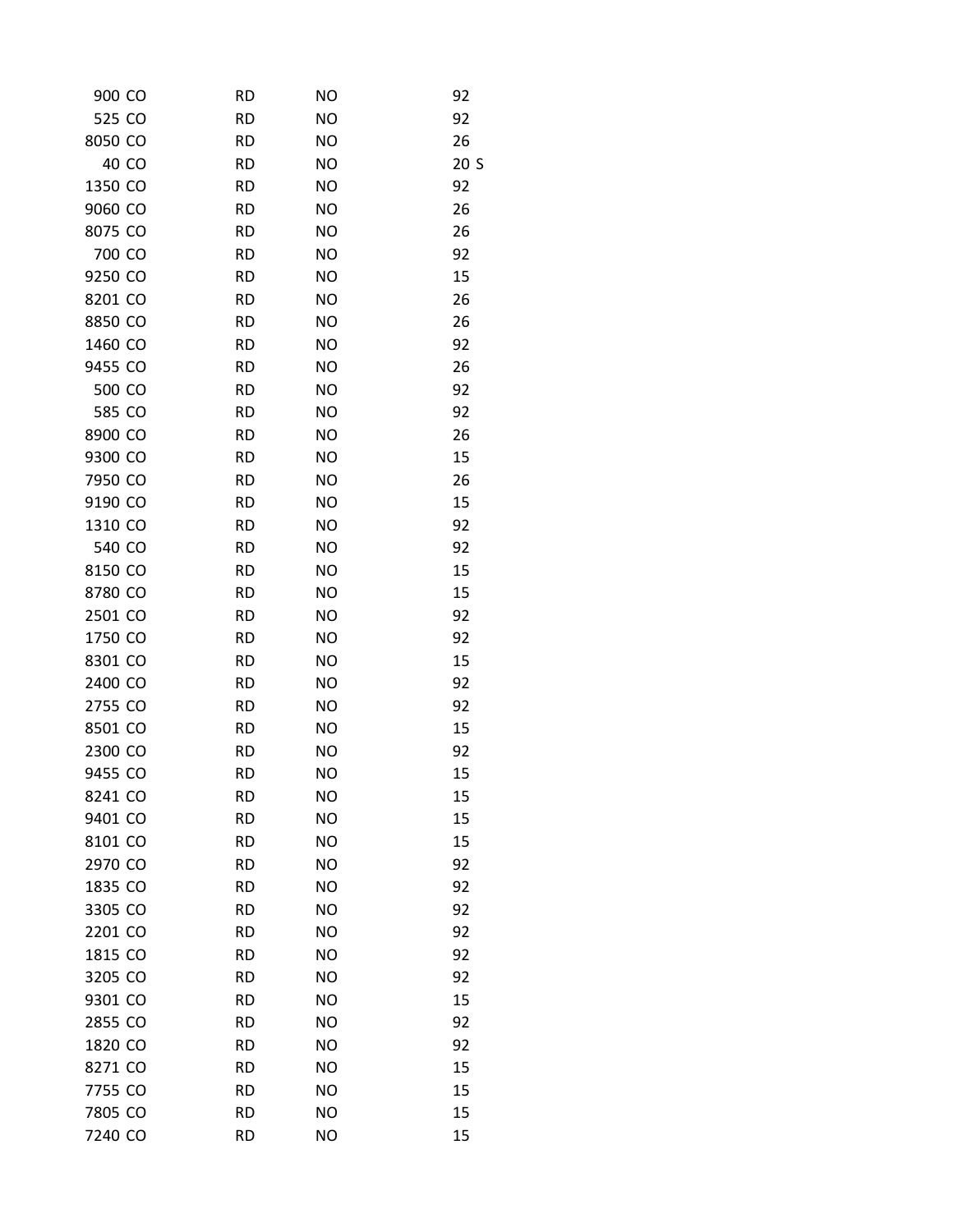| 7255 CO | <b>RD</b> | <b>NO</b> | 15 |
|---------|-----------|-----------|----|
| 7925 CO | <b>RD</b> | <b>NO</b> | 15 |
| 7895 CO | <b>RD</b> | <b>NO</b> | 15 |
| 7885 CO | <b>RD</b> | <b>NO</b> | 15 |
| 7373 CO | <b>RD</b> | <b>NO</b> | 15 |
| 7480 CO | <b>RD</b> | <b>NO</b> | 15 |
| 7205 CO | <b>RD</b> | <b>NO</b> | 15 |
| 7655 CO | <b>RD</b> | <b>NO</b> | 15 |
| 7321 CO | <b>RD</b> | <b>NO</b> | 15 |
| 7000 CO | <b>RD</b> | <b>NO</b> | 15 |
| 6868 CO | <b>RD</b> | <b>NO</b> | 15 |
| 7425 CO | <b>RD</b> | <b>NO</b> | 15 |
| 7341 CO | <b>RD</b> | <b>NO</b> | 15 |
| 7610 CO | <b>RD</b> | <b>NO</b> | 15 |
| 7700 CO | <b>RD</b> | <b>NO</b> | 26 |
| 7055 CO | <b>RD</b> | <b>NO</b> | 26 |
| 6925 CO | <b>RD</b> | <b>NO</b> | 26 |
| 7855 CO | <b>RD</b> | <b>NO</b> | 26 |
| 6625 CO | <b>RD</b> | <b>NO</b> | 26 |
| 7500 CO | <b>RD</b> | <b>NO</b> | 26 |
| 6445 CO | <b>RD</b> | <b>NO</b> | 26 |
| 7850 CO | <b>RD</b> | <b>NO</b> | 26 |
| 6795 CO | <b>RD</b> | <b>NO</b> | 26 |
| 7180 CO | <b>RD</b> | <b>NO</b> | 26 |
| 6480 CO | <b>RD</b> | <b>NO</b> | 26 |
| 7940 CO | <b>RD</b> | <b>NO</b> | 26 |
| 7790 CO | <b>RD</b> | <b>NO</b> | 26 |
| 7970 CO | <b>RD</b> | <b>NO</b> | 26 |
| 7805 CO | <b>RD</b> | <b>NO</b> | 26 |
| 7760 CO | <b>RD</b> | <b>NO</b> | 26 |
| 7880 CO | <b>RD</b> | NΟ        | 26 |
| 7155 CO | <b>RD</b> | <b>NO</b> | 26 |
| 7730 CO | <b>RD</b> | <b>NO</b> | 26 |
| 7050 CO | <b>RD</b> | <b>NO</b> | 26 |
| 6530 CO | <b>RD</b> | <b>NO</b> | 26 |
| 7020 CO | <b>RD</b> | <b>NO</b> | 26 |
| 7885 CO | <b>RD</b> | <b>NO</b> | 26 |
| 6980 CO | <b>RD</b> | <b>NO</b> | 26 |
| 7901 CO | <b>RD</b> | <b>NO</b> | 26 |
| 6800 CO | <b>RD</b> | <b>NO</b> | 26 |
| 6820 CO | <b>RD</b> | <b>NO</b> | 26 |
| 7255 CO | <b>RD</b> | <b>NO</b> | 26 |
| 6975 CO | <b>RD</b> | <b>NO</b> | 26 |
| 6555 CO | <b>RD</b> | <b>NO</b> | 26 |
| 7910 CO | <b>RD</b> | <b>NO</b> | 26 |
| 6875 CO | <b>RD</b> | <b>NO</b> | 26 |
| 6200 CO | <b>RD</b> | <b>NO</b> | 26 |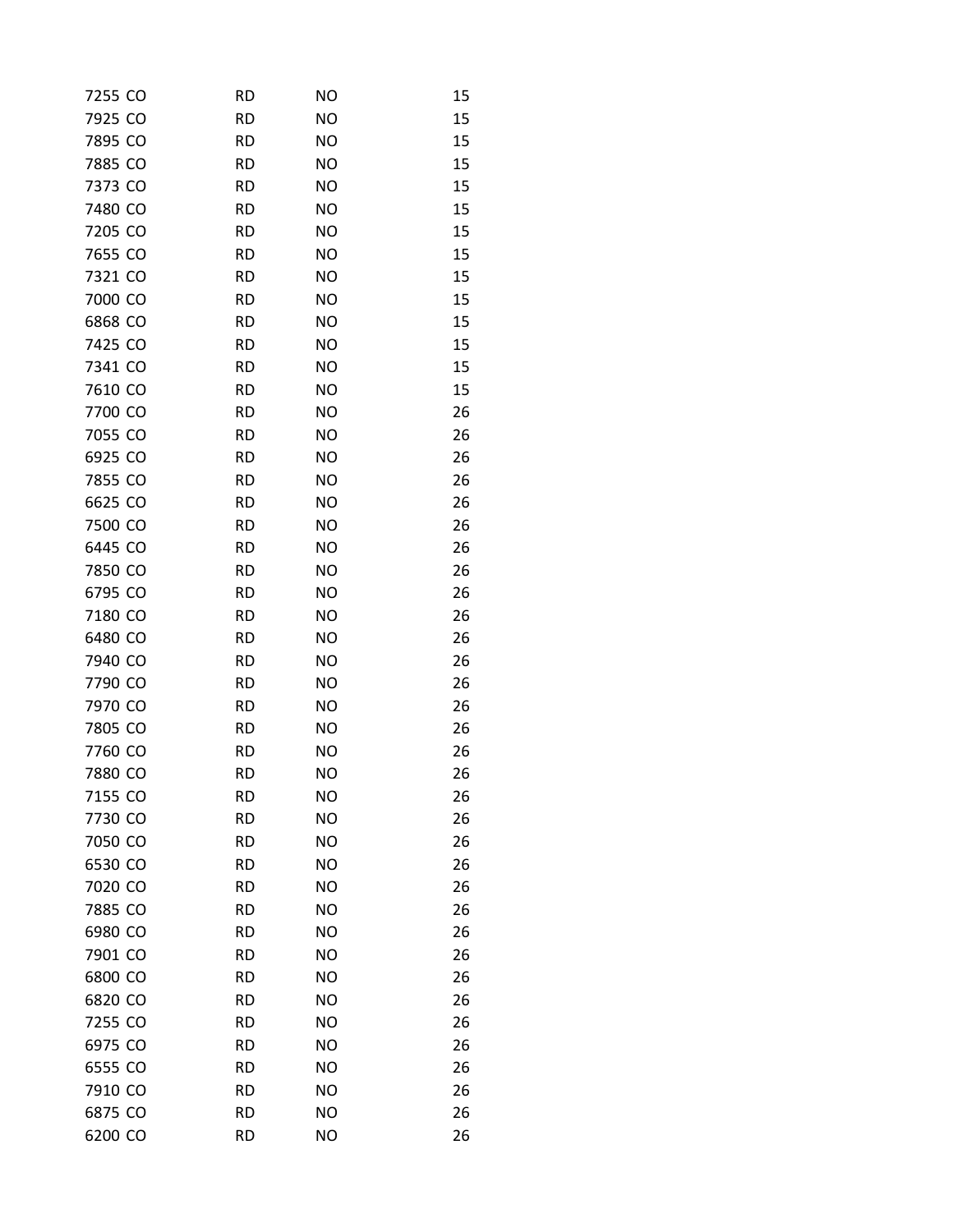| 7300 CO          | RD           | <b>NO</b>  |   | 26 |
|------------------|--------------|------------|---|----|
| 545 D            | <b>CHENE</b> | <b>CIR</b> |   |    |
| 6845 D           | <b>CHENE</b> | LN         |   |    |
| 6840 D           | <b>CHENE</b> | LN         |   |    |
| 6965 D           | <b>CHENE</b> | LN         |   |    |
| 7000 D           | <b>CHENE</b> | LN         |   |    |
| 440 D            | <b>CHENE</b> | <b>CIR</b> |   |    |
| 6920 D           | <b>CHENE</b> | LN         |   |    |
| 6885 D           | <b>CHENE</b> | LN         |   |    |
| 6960 D           | <b>CHENE</b> | LN         |   |    |
| 6925 D           | <b>CHENE</b> | LN         |   |    |
| 1245 DEER        | <b>CREEK</b> | <b>RD</b>  |   |    |
| 1525 DEER        | <b>CREEK</b> | <b>RD</b>  |   |    |
| 1305 DEER        | <b>CREEK</b> | <b>RD</b>  |   |    |
| <b>617 DEER</b>  | <b>CREEK</b> | <b>RD</b>  |   |    |
| 1385 DEER        | <b>CREEK</b> | <b>RD</b>  |   |    |
| 1535 DEER        | <b>CREEK</b> | <b>RD</b>  |   |    |
| 1045 DEER        | <b>CREEK</b> | <b>RD</b>  |   |    |
| 1105 DEER        | <b>CREEK</b> | <b>RD</b>  |   |    |
| 1545 DEER        | <b>CREEK</b> | <b>RD</b>  |   |    |
| 1855 DEER        | <b>CREEK</b> | <b>RD</b>  |   |    |
| 7850 DEER        | <b>CREEK</b> | <b>CIR</b> |   |    |
| 7950 DEER        | <b>CREEK</b> | <b>CIR</b> |   |    |
| 7955 DEER        | <b>CREEK</b> | <b>CIR</b> |   |    |
| 7805 DEER        | <b>CREEK</b> | <b>CIR</b> |   |    |
| 1750 DEER        | <b>CREEK</b> | <b>RD</b>  |   |    |
| 1560 DEER        | <b>CREEK</b> | <b>RD</b>  |   |    |
| <b>1050 DEER</b> | <b>CREEK</b> | <b>RD</b>  |   |    |
| 1300 DEER        | <b>CREEK</b> | <b>RD</b>  |   |    |
| 1090 DEER        | <b>CREEK</b> | <b>RD</b>  |   |    |
| 1180 DEER        | <b>CREEK</b> | <b>RD</b>  |   |    |
| <b>1000 DEER</b> | CREEK        | <b>RD</b>  |   |    |
| <b>980 DEER</b>  | <b>CREEK</b> | <b>RD</b>  |   |    |
| 920 DEER         | <b>CREEK</b> | <b>RD</b>  |   |    |
| 7405 FIELDING    | TRL          |            |   |    |
| 7450 FIELDING    | <b>TRL</b>   |            |   |    |
| 7500 FIELDING    | <b>TRL</b>   |            |   |    |
| 7455 FIELDING    | TRL          |            |   |    |
| 7505 FIELDING    | TRL          |            |   |    |
| 6085 GAME        | FARM         | <b>RD</b>  | Ε |    |
| 5985 GAME        | <b>FARM</b>  | <b>RD</b>  | Ε |    |
| 6427 GAME        | <b>FARM</b>  | <b>RD</b>  | E |    |
| 6525 GAME        | <b>FARM</b>  | <b>RD</b>  | E |    |
| 5925 GAME        | FARM         | <b>RD</b>  | E |    |
| 6625 GAME        | <b>FARM</b>  | <b>RD</b>  | E |    |
| 6485 GAME        | <b>FARM</b>  | RD         | E |    |
| 6055 GAME        | <b>FARM</b>  | RD         | E |    |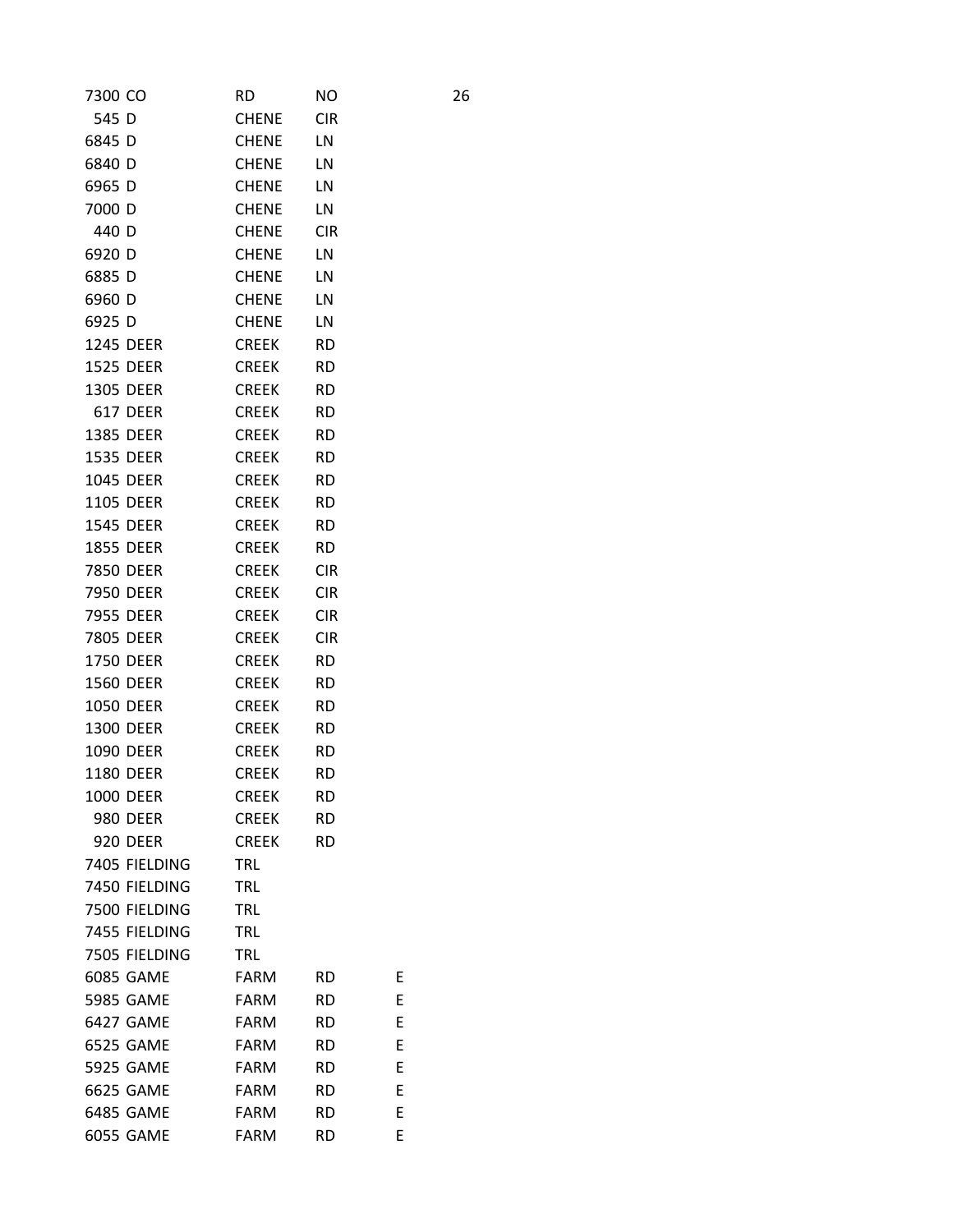| 6089 GAME        | FARM        | <b>RD</b>  | Ε |
|------------------|-------------|------------|---|
| 6695 GAME        | FARM        | <b>RD</b>  | E |
| 6075 GAME        | FARM        | RD.        | E |
| 6365 GAME        | <b>FARM</b> | <b>RD</b>  | E |
| 6010 GAME        | <b>FARM</b> | RD         | E |
| 5970 GAME        | FARM        | RD.        | E |
| 1475 GAME        | FARM        | <b>RD</b>  | Ν |
| 1350 GAME        | FARM        | <b>CIR</b> |   |
| 1510 GAME        | FARM        | <b>CIR</b> |   |
| 1150 GAME        | FARM        | <b>CIR</b> |   |
| 6700 GAME        | FARM        | <b>RD</b>  | Ε |
| 6250 GAME        | FARM        | <b>RD</b>  | E |
| 1355 GAME        | FARM        | <b>CIR</b> |   |
| 6420 GAME        | FARM        | <b>RD</b>  | Ε |
| 1194 GAME        | FARM        | RD.        | N |
| 6470 GAME        | FARM        | <b>RD</b>  | E |
| 1205 GAME        | FARM        | <b>CIR</b> |   |
| 1475 GAME        | <b>FARM</b> | <b>RD</b>  | Ν |
| 1100 GAME        | FARM        | <b>CIR</b> |   |
| 5910 GAME        | FARM        | RD.        | Ε |
| 6690 GAME        | FARM        | <b>RD</b>  | E |
| 1640 GAME        | FARM        | <b>RD</b>  | N |
| <b>1600 GAME</b> | <b>FARM</b> | <b>RD</b>  | N |
| 6640 GAME        | FARM        | RD.        | E |
| 6800 GAME        | FARM        | <b>RD</b>  | E |
| 6670 GAME        | FARM        | <b>RD</b>  | E |
| 6520 GAME        | FARM        | <b>RD</b>  | E |
| 1460 GAME        | FARM        | <b>RD</b>  | N |
| 6610 GAME        | <b>FARM</b> | <b>RD</b>  | E |
| 1410 GAME        | FARM        | <b>CIR</b> |   |
| 1190 GAME        | <b>FARM</b> | <b>RD</b>  | Ν |
| 1450 GAME        | FARM        | <b>RD</b>  | Ν |
| 1250 GAME        | <b>FARM</b> | <b>CIR</b> |   |
| <b>1400 GAME</b> | <b>FARM</b> | <b>RD</b>  | Ν |
| <b>1625 GAME</b> | <b>FARM</b> | <b>RD</b>  | N |
| 1192 GAME        | <b>FARM</b> | <b>RD</b>  | Ν |
| <b>1200 GAME</b> | <b>FARM</b> | <b>CIR</b> |   |
| 1310 GAME        | <b>FARM</b> | <b>CIR</b> |   |
| 1480 GAME        | <b>FARM</b> | <b>RD</b>  | Ν |
| <b>1500 GAME</b> | <b>FARM</b> | <b>RD</b>  | Ν |
| 6450 GAME        | <b>FARM</b> | <b>RD</b>  | E |
| 6570 GAME        | <b>FARM</b> | <b>RD</b>  | E |
| 1176 GAME        | <b>FARM</b> | <b>RD</b>  | Ν |
| 6060 GAME        | <b>FARM</b> | <b>RD</b>  | E |
| <b>6080 GAME</b> | <b>FARM</b> | <b>RD</b>  | E |
| 1300 GAME        | <b>FARM</b> | <b>RD</b>  | Ν |
| 1105 GAME        | <b>FARM</b> | <b>CIR</b> |   |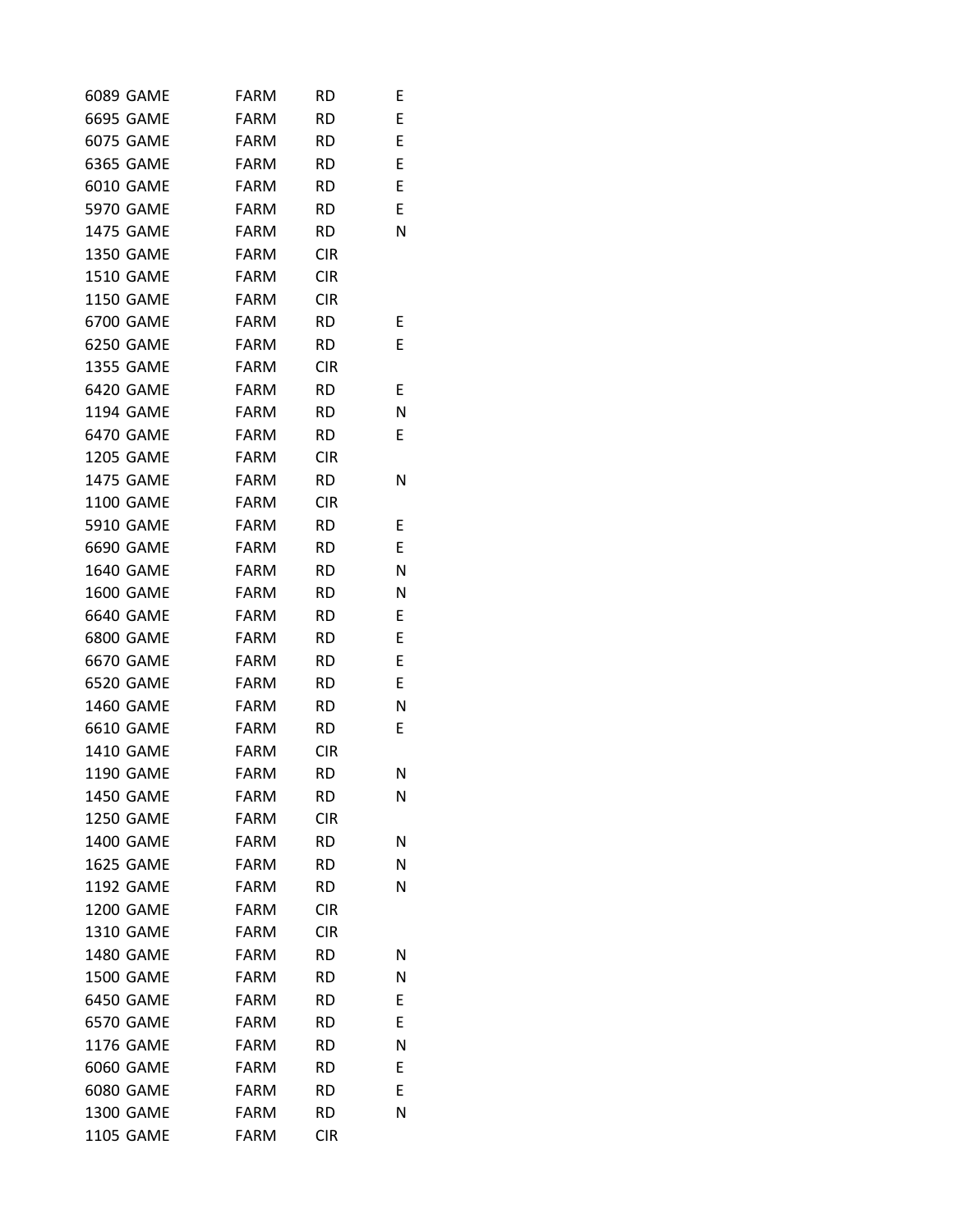| 6170 GAME       | <b>FARM</b> | <b>RD</b>  | Ε |
|-----------------|-------------|------------|---|
| 6905 GAME       | FARM        | <b>RD</b>  | E |
| 305 GAME        | FARM        | RD.        | E |
| <b>730 GAME</b> | FARM        | <b>RDN</b> |   |
| 320 GAME        | FARM        | <b>RD</b>  | N |
| 100 GAME        | FARM        | <b>RD</b>  | N |
| <b>350 GAME</b> | FARM        | <b>RD</b>  | N |
| 725 GAME        | FARM        | <b>RD</b>  | N |
| 825 GAME        | FARM        | <b>RD</b>  | N |
| 375 GAME        | FARM        | <b>RD</b>  | N |
| 205 GAME        | FARM        | <b>RD</b>  | N |
| 680 GAME        | FARM        | <b>RD</b>  | N |
| 780 GAME        | FARM        | <b>RD</b>  | N |
| 955 GAME        | FARM        | <b>RD</b>  | N |
| 15 GAME         | FARM        | <b>RD</b>  | N |
| 1020 GAME       | FARM        | <b>RD</b>  | N |
| 455 GAME        | FARM        | <b>RD</b>  | N |
| 630 GAME        | FARM        | <b>RD</b>  | N |
| 900 GAME        | FARM        | <b>RD</b>  | N |
| 380 GAME        | FARM        | <b>RD</b>  | N |
| 115 GAME        | FARM        | <b>RD</b>  | Ν |
| 215 GAME        | FARM        | <b>RD</b>  | N |
| 6087 GAME       | FARM        | <b>RD</b>  | E |
| 1570 HICKORY    | DR          |            |   |
| 1425 HICKORY    | DR          |            |   |
| 1455 HICKORY    | DR          |            |   |
| 1375 HICKORY    | DR          |            |   |
| 1400 HICKORY    | DR          |            |   |
| 1550 HICKORY    | DR          |            |   |
| 1300 HICKORY    | DR          |            |   |
| 2485 HIGHLAND   | <b>RD</b>   |            |   |
| 2545 HIGHLAND   | RD          |            |   |
| 2485 HIGHLAND   | RD          |            |   |
| 2545 HIGHLAND   | <b>RD</b>   |            |   |
| 2650 HIGHLAND   | <b>RD</b>   |            |   |
| 2770 HIGHLAND   | <b>RD</b>   |            |   |
| 2500 HIGHLAND   | RD          |            |   |
| 2605 HIGHLAND   | RD          |            |   |
| 2565 HIGHLAND   | <b>RD</b>   |            |   |
| 2785 HIGHLAND   | RD          |            |   |
| 2585 HIGHLAND   | RD          |            |   |
| 2560 HIGHLAND   | <b>RD</b>   |            |   |
| 2555 HIGHLAND   | <b>RD</b>   |            |   |
| 2350 HIGHLAND   | <b>RD</b>   |            |   |
| 9255 INDIAN     | HILL        | <b>RD</b>  |   |
| 8805 INDIAN     | <b>HILL</b> | <b>RD</b>  |   |
| 201 INGERSON    | RD          | N          |   |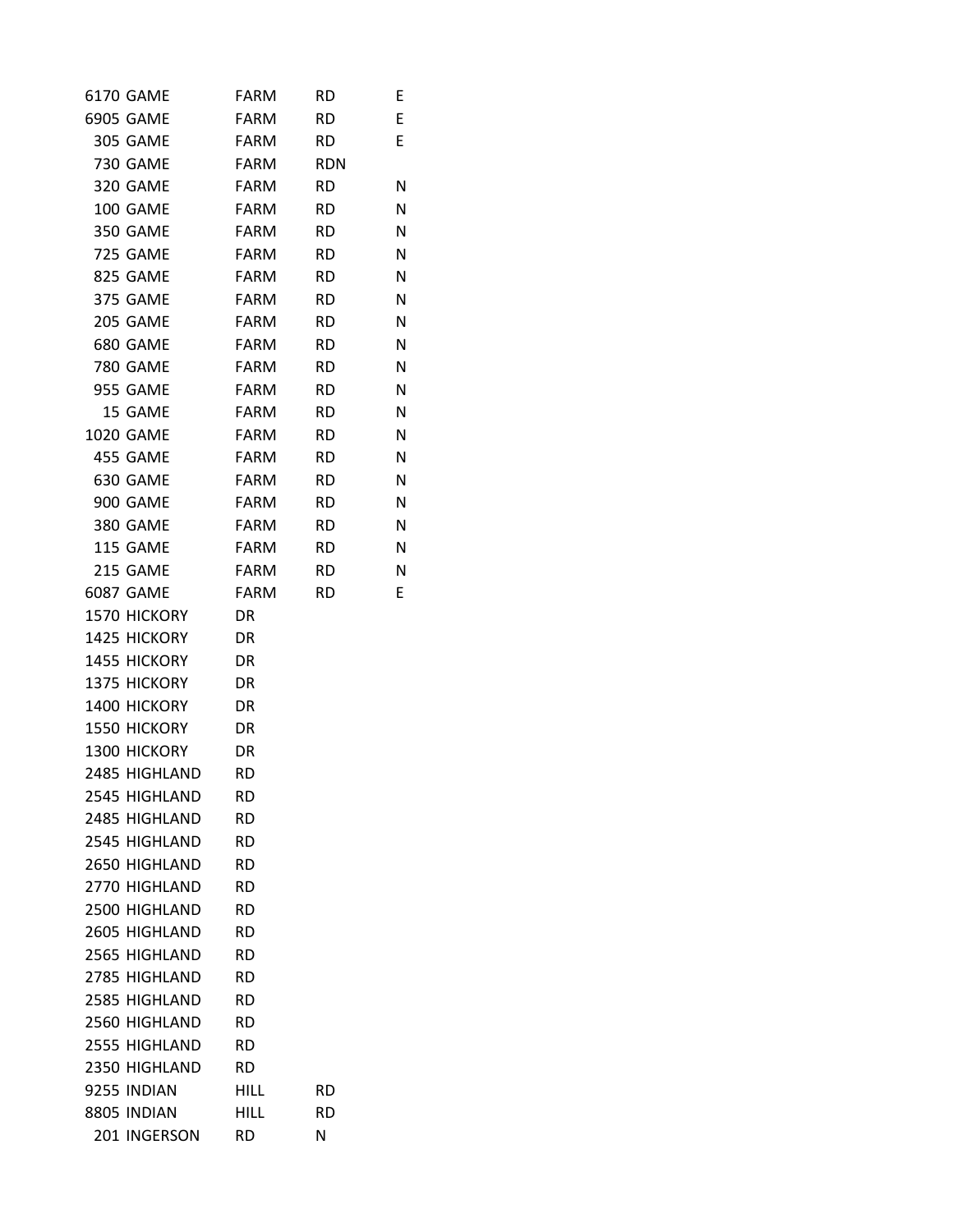|                | 255 INGERSON      | <b>RD</b>        | N                      |
|----------------|-------------------|------------------|------------------------|
|                | 155 INGERSON      | <b>RD</b>        | Ν                      |
|                | 200 INGERSON RD   |                  | N                      |
|                | 7805 KINGSWOOD RD |                  |                        |
|                | 7651 KINGSWOOD    | <b>RD</b>        |                        |
|                | 7800 KINGSWOOD    | RD               |                        |
|                | 7485 KINGSWOOD    | RD               |                        |
|                | 7701 KINGSWOOD    | <b>RD</b>        |                        |
|                | 7850 KINGSWOOD    | <b>RD</b>        |                        |
|                | 7700 KINGSWOOD    | <b>RD</b>        |                        |
|                | 7575 KINGSWOOD    | RD               |                        |
|                | 7600 KINGSWOOD    | RD               |                        |
|                | 7210 KINGSWOOD RD |                  |                        |
|                | 530 KRISTIN       | LN               |                        |
|                | 565 KRISTIN       | LN               |                        |
|                | 535 KRISTIN       | LN               |                        |
|                | 505 KRISTIN       | LN               |                        |
|                | 560 KRISTIN       | LN               |                        |
|                | <b>530 LAKE</b>   | TERRACE          | DR                     |
|                | <b>505 LAKE</b>   | TERRACE          | <b>DR</b>              |
|                | <b>440 LAKE</b>   | TERRACE          | DR                     |
|                | <b>445 LAKE</b>   | TERRACE          | DR                     |
|                | 475 LAKE          | TERRACE          | DR                     |
|                | <b>500 LAKE</b>   | TERRACE          | DR                     |
|                | <b>560 LAKE</b>   | TERRACE          | DR                     |
|                | 470 LAKE          | TERRACE          | DR                     |
|                | 410 LAKE          | TERRACE          | DR                     |
| 781 N<br>575 N |                   | BRANCH<br>BRANCH | <b>RD</b><br><b>RD</b> |
| 500 N          |                   | BRANCH           | RD.                    |
| 400 N          |                   | BRANCH           | <b>RD</b>              |
| 500 N          |                   | BRANCH           | RD                     |
| 670 N          |                   | <b>BRANCH</b>    | RD                     |
| 705 N          |                   | <b>BRANCH</b>    | <b>RD</b>              |
| 355 N          |                   | <b>BRANCH</b>    | <b>RD</b>              |
| 315 N          |                   | <b>BRANCH</b>    | <b>RD</b>              |
| 750 N          |                   | <b>BRANCH</b>    | <b>RD</b>              |
| 635 N          |                   | BRANCH           | <b>RD</b>              |
| 9555 NIKE      |                   | <b>RD</b>        |                        |
| 9300 NIKE      |                   | <b>RD</b>        |                        |
| 9300 NIKE      |                   | RD               |                        |
| 9300 NIKE      |                   | RD               |                        |
| 9555 NIKE      |                   | RD               |                        |
| 9300 NIKE      |                   | <b>RD</b>        |                        |
| 9300 NIKE      |                   | RD               |                        |
| 9300 NIKE      |                   | RD               |                        |
| 9300 NIKE      |                   | RD               |                        |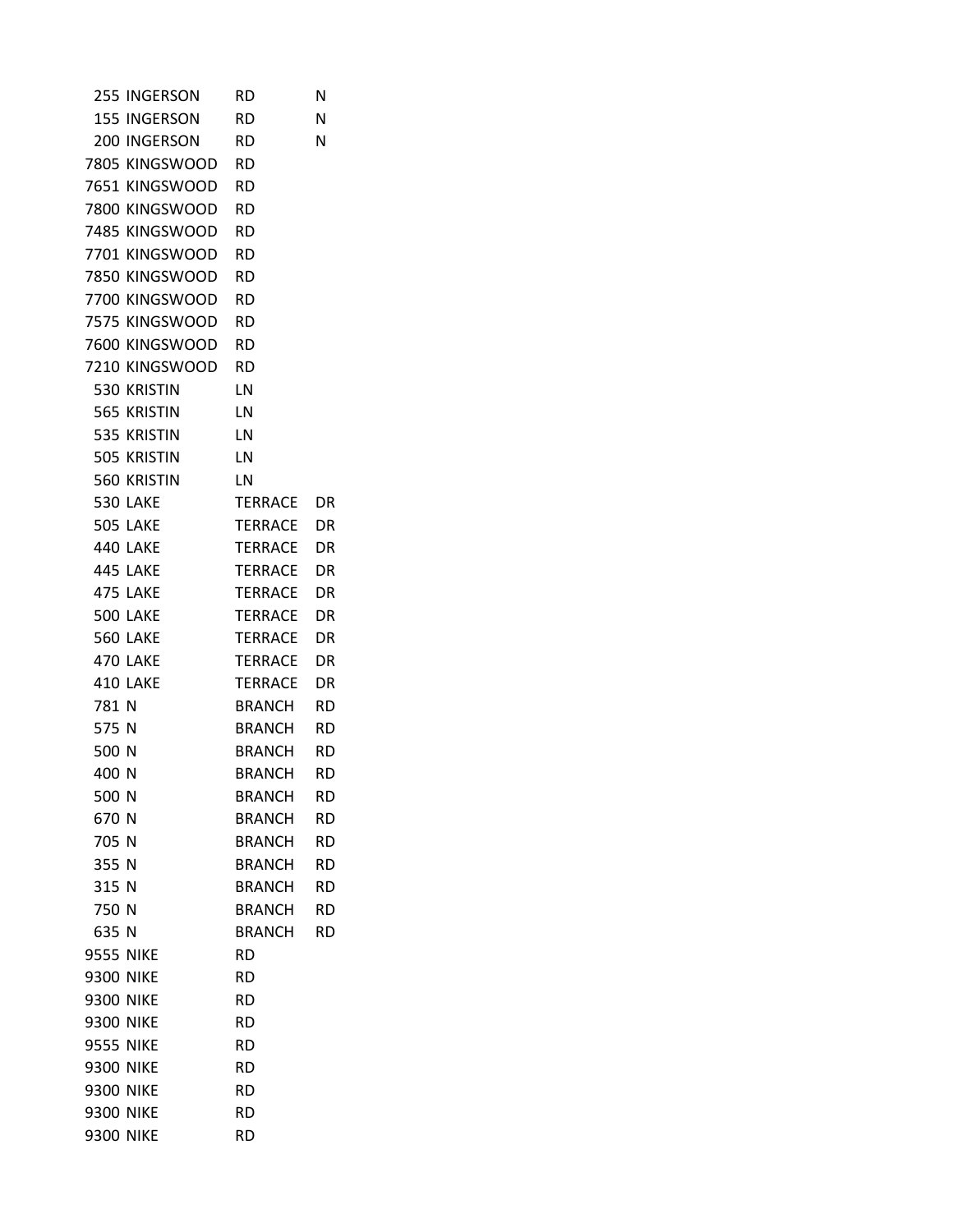| 9000 NIKE        |             | RD        |
|------------------|-------------|-----------|
| <b>9300 NIKE</b> |             | RD        |
| 9300 NIKE        |             | RD        |
| 9300 NIKE        |             | RD        |
| 9300 NIKE        |             | RD        |
| 9300 NIKE        |             | RD        |
| <b>9300 NIKE</b> |             | RD        |
| 9300 NIKE        |             | RD        |
| <b>9300 NIKE</b> |             | RD        |
| <b>9300 NIKE</b> |             | RD        |
| <b>9300 NIKE</b> |             | RD        |
| 9300 NIKE        |             | RD        |
| 9300 NIKE        |             | RD        |
| <b>9300 NIKE</b> |             | RD        |
| <b>9300 NIKE</b> |             | <b>RD</b> |
| 9333 NIKE        |             | RD        |
| 9300 NIKE        |             | <b>RD</b> |
| 9300 NIKE        |             | <b>RD</b> |
| 9300 NIKE        |             | RD        |
| <b>9300 NIKE</b> |             | <b>RD</b> |
| <b>9300 NIKE</b> |             | RD        |
| 9300 NIKE        |             | RD        |
| 9300 NIKE        |             | RD        |
| <b>9255 NIKE</b> |             | RD        |
| <b>9200 NIKE</b> |             | RD        |
| 9300 NIKE        |             | RD        |
| 9300 NIKE        |             | RD        |
| 9300 NIKE        |             | RD        |
| <b>9300 NIKE</b> |             | RD        |
| 9199 NIKE        |             | RD        |
| <b>9300 NIKE</b> |             | RD        |
| 9300             | <b>NIKE</b> | RD        |
| 9300             | <b>NIKE</b> | RD        |
| 9300 NIKE        |             | RD        |
| 9300 NIKE        |             | RD        |
| 9400             | <b>NIKE</b> | <b>RD</b> |
| 9300             | <b>NIKE</b> | RD        |
| 9300             | <b>NIKE</b> | RD        |
| 9300             | <b>NIKE</b> | RD        |
| 9300             | <b>NIKE</b> | RD        |
| 9300             | <b>NIKE</b> | RD        |
| 9300             | <b>NIKE</b> | RD        |
| 9300             | <b>NIKE</b> | RD        |
| 9300             | <b>NIKE</b> | RD        |
| 9300             | <b>NIKE</b> | RD        |
| 9300             | <b>NIKE</b> | RD        |
| 9300             | <b>NIKE</b> | RD        |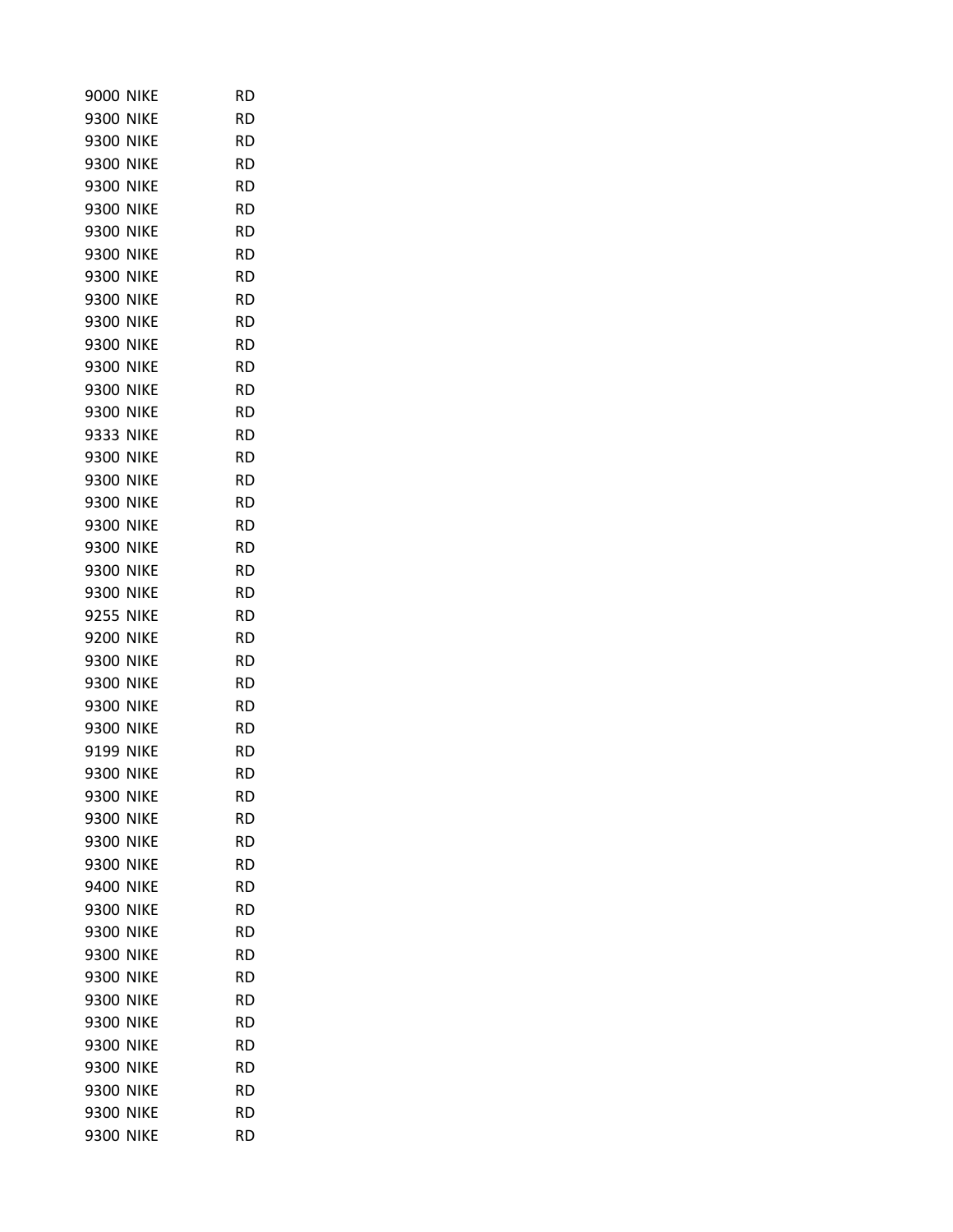| <b>9300 NIKE</b> |                    | RD          |   |
|------------------|--------------------|-------------|---|
| <b>9300 NIKE</b> |                    | RD          |   |
| <b>9300 NIKE</b> |                    | RD          |   |
| <b>9300 NIKE</b> |                    | RD          |   |
| <b>9300 NIKE</b> |                    | RD          |   |
| <b>9300 NIKE</b> |                    | RD          |   |
| <b>9300 NIKE</b> |                    | RD          |   |
| <b>9300 NIKE</b> |                    | <b>RD</b>   |   |
| <b>9300 NIKE</b> |                    | <b>RD</b>   |   |
| <b>9300 NIKE</b> |                    | <b>RD</b>   |   |
|                  | 1373 PRAIRIE       | MEADOW RD   |   |
|                  | 1195 PRAIRIE       | MEADOW RD   |   |
|                  | 1300 PRAIRIE       | MEADOW RD   |   |
|                  | 1360 PRESERVE BLVD |             |   |
|                  | 1410 PRESERVE      | <b>BLVD</b> |   |
|                  | 1295 PRESERVE      | <b>BLVD</b> |   |
|                  | 1240 PRESERVE BLVD |             |   |
|                  | 1375 PRESERVE      | <b>BLVD</b> |   |
|                  | 1370 RAINBOW       | RD          |   |
|                  | 1200 RAINBOW       | <b>RD</b>   |   |
|                  | 1205 RAINBOW       | <b>RD</b>   |   |
|                  | 1770 RETREAT       | CIR         |   |
|                  | 1775 RETREAT       | <b>CIR</b>  |   |
|                  | 1701 RETREAT       | CIR         |   |
|                  | 1800 RETREAT       | CIR         |   |
|                  | 1670 RETREAT       | CIR         |   |
|                  | 1705 RETREAT       | <b>CIR</b>  |   |
|                  | 1720 RETREAT       | CIR         |   |
|                  | 1620 RETREAT       | <b>CIR</b>  |   |
|                  | <b>1205 SCOTT</b>  | DR          |   |
|                  | 1260 SCOTT         | DR          |   |
|                  | 1265 SCOTT         | DR          |   |
|                  | 1235 SCOTT         | DR          |   |
|                  | 1230 SCOTT         | DR          |   |
|                  | 1180 SCOTT         | DR          |   |
|                  | 8425 SQUIRE        | LN          |   |
|                  | 8490 SQUIRE        | LN          |   |
|                  | 8580 SQUIRE        | LN          |   |
|                  | 8485 SQUIRE        | LN          |   |
|                  | 8565 SQUIRE        | LN          |   |
|                  | 1685 STERLING      | DR          |   |
|                  | 1715 STERLING      | DR          |   |
|                  | 1690 STERLING      | DR          |   |
|                  | 6085 SUNNYFIELD    | <b>RD</b>   | E |
|                  | 1205 SUNNYFIELD    | <b>RD</b>   | N |
|                  | 6475 SUNNYFIELD    | RD          | E |
|                  | 6065 SUNNYFIELD    | <b>RD</b>   | Ε |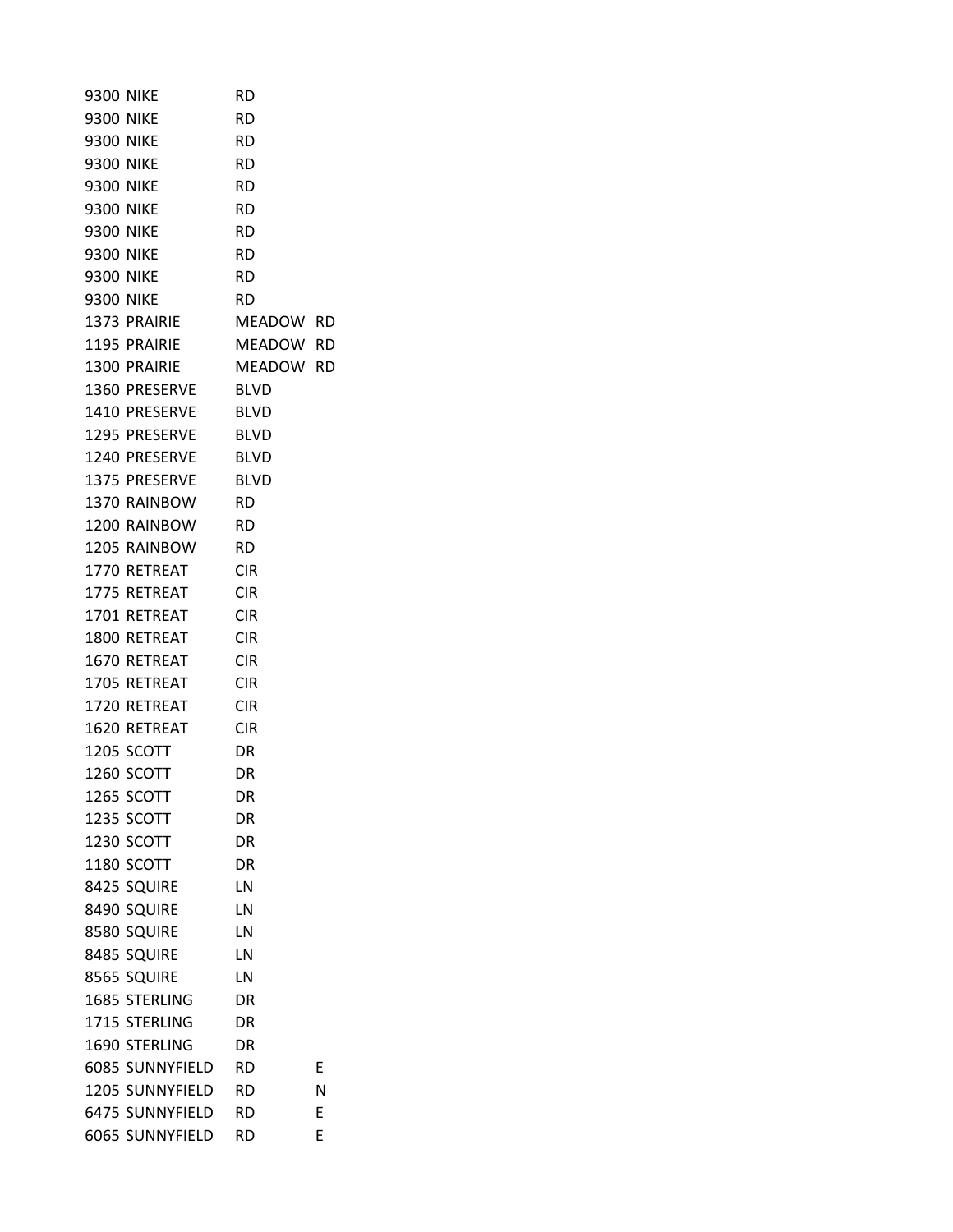| 1105 SUNNYFIELD   | <b>RD</b>          | Ν            |           |
|-------------------|--------------------|--------------|-----------|
| 6385 SUNNYFIELD   | RD.                | Ε            |           |
| 6145 SUNNYFIELD   | RD.                | E            |           |
| 6525 SUNNYFIELD   | RD.                | E            |           |
| 6175 SUNNYFIELD   | RD.                | E            |           |
| 6001 SUNNYFIELD   | RD.                | E            |           |
| 6225 SUNNYFIELD   | RD.                | E            |           |
| 6051 SUNNYFIELD   | RD.                | Ε            |           |
| 1195 SUNNYFIELD   | RD.                | N            |           |
| 6115 SUNNYFIELD   | RD.                | E            |           |
| 1155 SUNNYFIELD   | RD.                | N            |           |
| 6605 SUNNYFIELD   | RD.                | Ε            |           |
| 1110 SUNNYFIELD   | RD.                | E            |           |
| 6350 SUNNYFIELD   | <b>RD</b>          | - E          |           |
| 6400 SUNNYFIELD   | RD.                | Е            |           |
| 6300 SUNNYFIELD   | RD.                | Ε            |           |
| 6250 SUNNYFIELD   | RD.                | - E          |           |
| 985 SUNNYFIELD    | RD.                | N            |           |
| 6070 SUNNYFIELD   | RD.                | - E          |           |
| 6310 SUNNYFIELD   | RD.                | E            |           |
| 1150 SUNNYFIELD   | RDN                |              |           |
| 890 SUNNYFIELD    | <b>RD</b>          | N            |           |
| 1090 SUNNYFIELD   | RD.                | N            |           |
| 1025 SUNNYFIELD   | RD.                | N            |           |
| 5990 SUNNYFIELD   | RD.                | Ε            |           |
| 1005 SUNNYFIELD   | RD.                | N            |           |
| 820 SUNNYFIELD    | RD.                | N            |           |
| 1015 SUNNYFIELD   | <b>RD</b>          | N            |           |
| 875 SUNNYFIELD    | <b>RD</b>          | N            |           |
| 1000 SUNNYFIELD   | RD                 | N            |           |
| <b>7560 SUSAN</b> | LN                 |              |           |
| 7530 SUSAN        | LN                 |              |           |
| <b>7575 SUSAN</b> | LN                 |              |           |
| <b>7500 SUSAN</b> | LN                 |              |           |
| 7590 SUSAN        | LA                 |              |           |
| 8150 W            | <b>DEER</b>        | <b>CREEK</b> | <b>RD</b> |
| 8008 W            | <b>DEER</b>        | <b>CREEK</b> | <b>RD</b> |
| 8245 W            | <b>DEER</b>        | <b>CREEK</b> | RD        |
| 8118 W            | <b>DEER</b>        | <b>CREEK</b> | <b>RD</b> |
| 9300 W            | HILL               | <b>RD</b>    |           |
| 9300 W            | <b>HILL</b>        | <b>RD</b>    |           |
| 9550 W            | <b>HILL</b>        | <b>RD</b>    |           |
| 9101 W            | <b>HILL</b>        | <b>RD</b>    |           |
| 8500 W            | <b>HIGHLAND DR</b> |              |           |
| 9450 W            | <b>HILL</b>        | <b>RD</b>    |           |
| 9255 W            | <b>HILL</b>        | <b>RD</b>    |           |
| 9100 W            | <b>HILL</b>        | <b>RD</b>    |           |